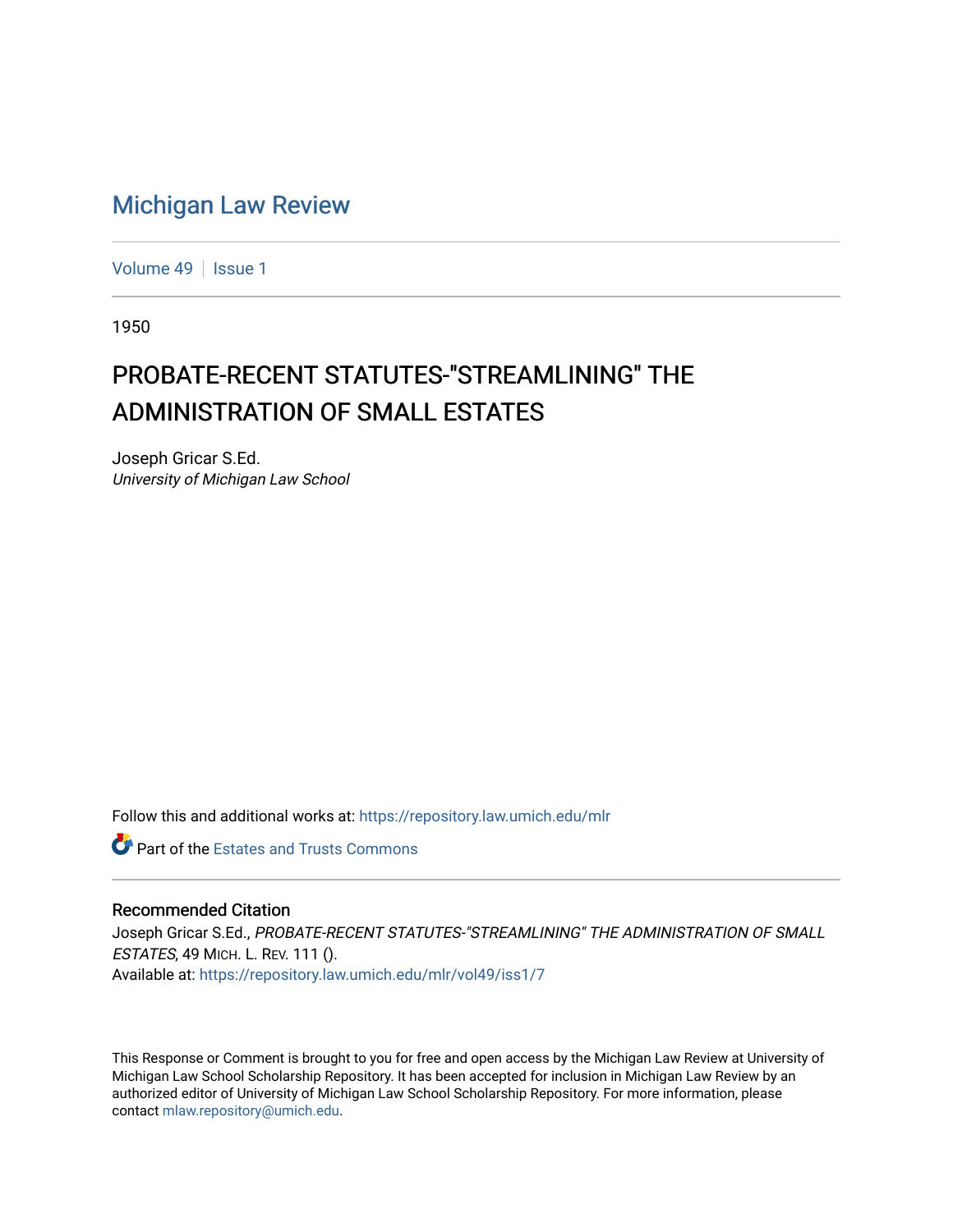## 1950] COMMENTS 111

PROBATE-RECENT STATUTES-"STREAMLINING" THE ADMINISTRA-TION OF SMALL EsTATEs-One by-product of the research leading to the drafting of the Model Probate Code<sup>t</sup> is a monograph by Professor Paul E. Basye which contains a complete survey of the statutes which simplify or eliminate the regular administration of estates.<sup>2</sup> One portion of the monograph is devoted to statutes which provide methods for the administration of small estates. 3 . Since the publication of the monograph, there have been a number of statutes enacted which continue· the trend toward a "streamlined" administration of small estates; with these recent statutes this comment is concerned. Statutes which simplify or eliminate administration but which are not concerned specifically with the size of the estate are not treated. Included among the types of statutes thus excluded are statutes of limitations, statutes dealing with ancillary administration, and statutes dealing with the determination of heirship in the absence of regular administration.

Statutes streamlining the administration of small estates can be classified generally into three types: (I) Distribution with the appointment of an administrator. Administration is simplified or the estate is closed when it is shown that the estate does not exceed a prescribed amount. (2) Distribution without the appointment of an administrator. Upon petition, distribution is made by court order directly *to* persons prescribed by statute. (3) Distribution without an administrator and without court action. Statutes of this type may require an order of the clerk of court acting as such but do not require an order by, or a hearing before, a judge. Under this procedure assets generally are collected by the persons entitled thereto upon the presentation of an affidavit to persons holding such assets. .

The above methods for the distribution of small estates are employed by the Model Probate Code. Section 92 provides for a summary closing of the administration when it appears that the estate is so small that the general creditors will not share in the distribution. Section 88

1 Printed in SIMES AND BASYE, MODEL PROBATE CODE, Michigan Legal Studies (1946). The Model Probate Code was prepared for the Probate Law Division of the Section of Real Property, Probate and Trust Law of the American Bar Association by its Model Probate Code Committee in cooperation with the Research Staff of the University of Michigan Law School.

<sup>2</sup> Basye, "Dispensing with Administration," 44 MICH. L. REv. 329 (1945). See also a TEPOIT, STREAMLINING THE STATUTORY ADMINISTRATION PROCEDURE FOR SMALL ESTATES (Feb. 1949) prepared by LeRoy B. Staver for the Committee on Fiduciary Legislation of the Trust Division of the American Banker's Association. An address based on this report is printed in 29 THE TRUST BuL. 3 (Oct. 1949). Mr. Staver's report suggested the title of this comment.

s Basye, "Dispensing with Administration," 44 MICH. L. RBv. 329 at 337 (1945).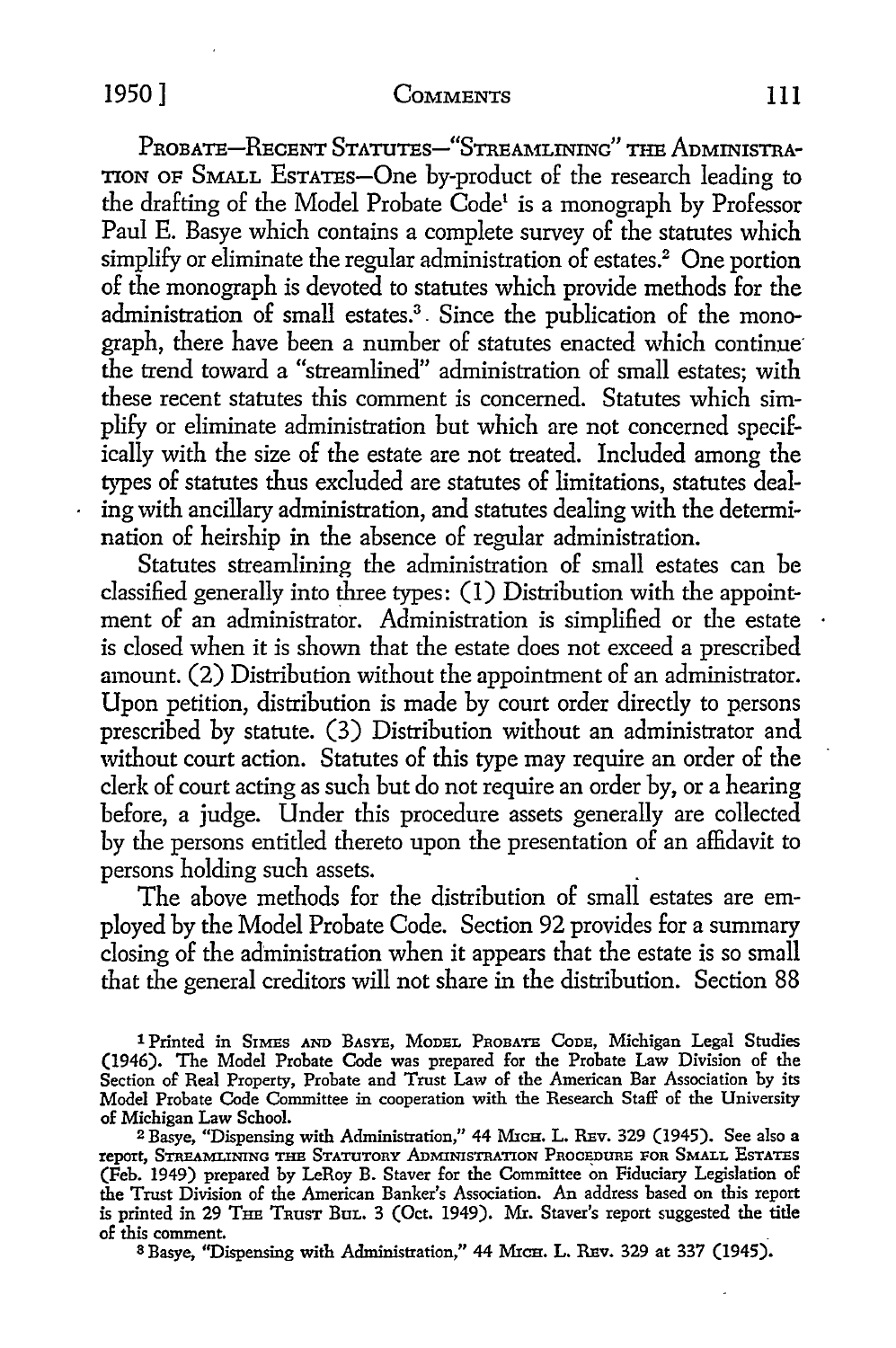provides for a court order of no administration, upon the petition of a surviving spouse or minor children, and distribution to such petitioners when the estate does not exceed the amount of the family allowance and does not exceed \$2,500. This provision applies to estates both real and personal. Since it is merely a method for distributing the family allowance, the existence or probate of a will does not preclude or control the use of this procedure. It is used, however, only when administration has not been granted. The order of no administration may be attacked directly in the probate court when additional property is discovered or when the estate was incorrectly valued. Such attack may be made within one year. Section 86 of the Model Probate Code provides that the "distributees" are entitled to the estate without an administrator and without the probate of a will where no administration is pending or has been granted, when thirty days have elapsed since the death of the decedent, and the value of the estate less homestead and exempt property does not exceed \$1,000. Property or debts may be collected upon the presentation of an affidavit stating the above facts. No notice is given to creditors but, as provided by section 87, persons taking property under this provision take subject to all prior rights and are accountable to a later appointed administrator.

The provisions of the Model Probate Code will be used as far as possible as a point of departure in discussing the recent statutes dealing with the administration of small estates. Statutes from Arkansas, Florida, Pennsylvania, and the District of Columbia have been selected for treatment in the body of the comment. They represent the most significant or representative of the recent enactments. The recent statutes from the remainder of the states will be cited in the appendix.

Arkansas has made elaborate provisions for the distribution without an administrator of estates with a value less than \$3,000.<sup>4</sup> Petitioners may file a verified affidavit with the clerk of the probate court to the effect that the petitioners are the sole heirs, decedent died intestate, **no**  claims are unpaid, and the value of the estate is. less than \$3,000. Notice is published by the clerk of the probate court once a week \_for three weeks, advising all claimants of a thirty day non-claim period. After the expiration of the thirty day period, the court hears the petitioners and other interested parties. If there are no claimants other than the petitioners, a court order issues directing that all assets be turned over to the petitioners. Any person turning over assets pursuant

**<sup>4</sup>Ark. Stat. Ann. (Supp. 1947) §62-104. Ark. Acts (1949) Nos. 140, 235, repealing**  1, 2, 3 and 5 of Pope's Digest (1937) and corresponding provisions of Ark. Stat. Ann. **(1947).**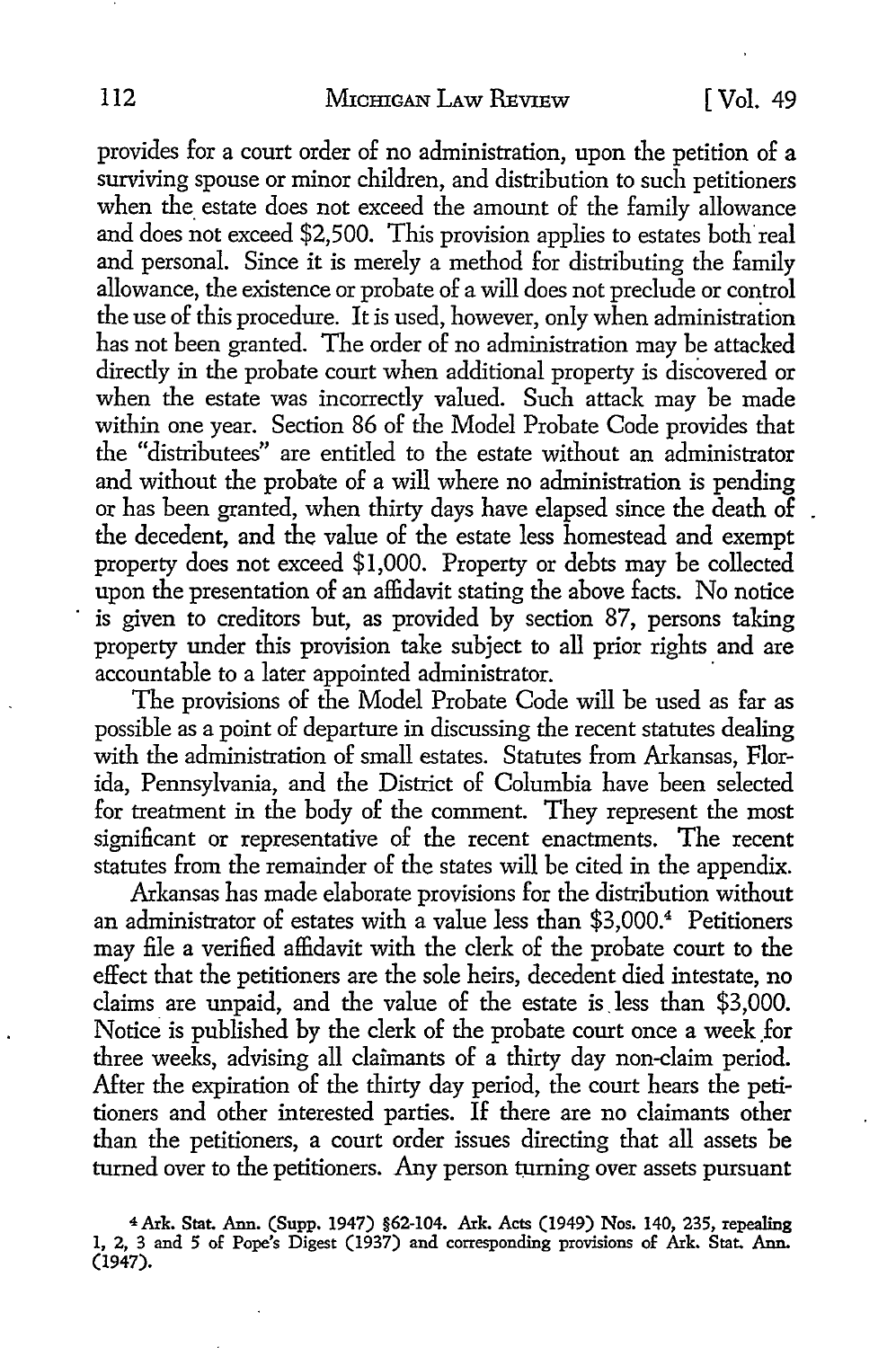#### 1950] COMMENTS 113

to such an order is free from further liability. If claimants appear other than the petitioners, the court may in its discretion order a regular administration, or hear and determine the claims and make an order of distribution. This provision finds no direct counterpart in the Model Probate Code. It is, however, a part of the trend *to* which the code has given impetus toward a simplified and inexpensive administration of small estates. Section 88 of the Model Probate Code which provides for distribution by court order without an administrator can be used only to distribute the family allowance. The Arkansas provision on the other hand calls for distribution to anyone who is entitled *to* the estate. It goes one step beyond the Probate Code because it provides for a summary distribution without an administrator to all distributees, which is both complete and final. It appears that ample notice is given to protect the rights of creditors, and the discretion in the judge to order a regular administration should assure the use of this provision only when distribution is relatively simple and clear cut. It is a very sensible and laudable extension of the Model Probate Code.

In making provision for distribution without court action where the value of the estate does not exceed \$1,000 exclusive of homestead and exempt property, Arkansas has followed section 86 of the Model Probate Code with a few changes.<sup>5</sup> Property may be delivered or debts may be paid *to* the distributees of such an estate, upon the presentation of an affidavit certified by the clerk of the probate court. Such delivery or payment may be made without inquiring into the truth of the affidavit and without further liability. No notice *to* creditors is required but the property is taken subject to the rights of creditors. The Arkansas statute, unlike the Model Probate Code, requires that a will, if any, be probated and an averment made that there are no outstanding claims against the estate. This procedure is not intended *to* preclude regular administration;<sup>6</sup> it provides a summary means for the collection of assets in the absence of a regular administration. The distributees are accountable to a subsequently appointed administrator, or, to any person having a prior right. This is self help *to* an admirable degree. Since the estate is so small this informal shuffling of assets should generally result in the proper distribution of the estate with the very minimum of expense and delay. Also, the regular procedure is always available *to* correct any errors.

Arkansas has completed its elaborate procedure for the administration of small *estates* by providing that where the personal property of

<sup>&</sup>lt;sup>5</sup> Ark. Stat. Ann. (Supp. 1949) §62-2127. 6 See Model Probate Code, comment to §86-92.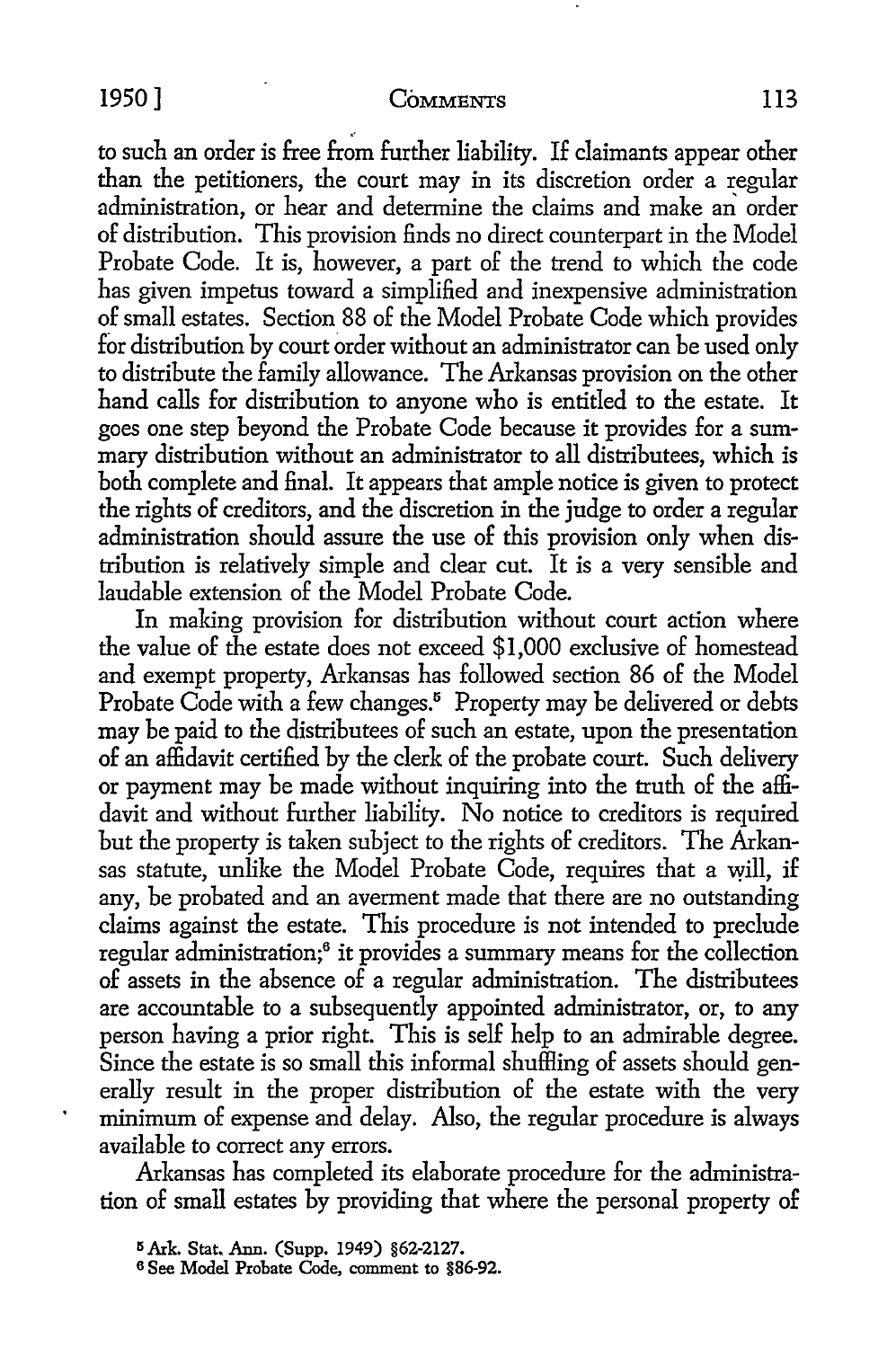the estate does not exceed in value the widow and minor children's allowance, the court may, upon the petition of an interested person, vest the entire estate in the widow or minor children.<sup>7</sup> This provision is not worded as clearly as it might be. Read literally, this provision would allow the'widow or minor children to take the "entire estate," which would include realty, when the personalty does not exceed the allowance. No doubt, "entire estate" was intended to encompass only the "entire personal estate." This procedure is available "either with or without administration." . It would seem then that it can be used in three different situations: (I) to distribute personalty as an allowance with a continuation of the regular administration;  $(2)$  to cut off an administration already in progress when the estate consists only of personalty not in excess of the allowance; (3) to distribute the estate without an administration when the estate consists only of personalty not in excess of the family allowance. .

Since the publication of Professor Basye's monograph, Florida has made revisions<sup>8</sup> in what was already an elaborate scheme for a simplified and inexpensive distribution of small estates.<sup>9</sup> As the statute now stands, there is allowed a summary administration of estates which do not exceed \$3,000 exclusive of exemptions, or, of estates of which the decedent has been dead three years:<sup>10</sup> (1) Such estate may be administered in the regular fashion;<sup>11</sup> or  $(2)$  the county judge may, in his discretion, dispense with any steps which are merely procedural or administrative, if such dispensation is consistent with safe administration and due process of law.<sup>12</sup>

The statute also provides for distribution without an administrator where  $(1)$  the testate or intestate died a resident of Florida and the entire estate is exempt from the claims of creditors, or (2) the testate or intestate died a resident of Florida, the estate is not indebted and does not in the judgment of the county judge exceed \$3,000 exclusive of exemptions, and the persons entitled to the estate agree upon the distribution (in this case, if there is a will it must be probated); or (3) the testate or intestate died resident or non-resident of Florida, has been dead for three years, no letters of administration have been granted and the persons entitled to the estate agree upon the distribution.

Ark. Stat. Ann. (Supp. 1949) §62-2129. Fla. Stat. Ann. (Supp. 1949) §§735.01 to 735~11. 9 Basye, "Dispensing with Administration," 44 MICH. L. REV. 329 at 361 (1945). 10 Fla. Stat. Ann. (Supp. 1949) §735.01. Id., §735.02. Id., §735.03.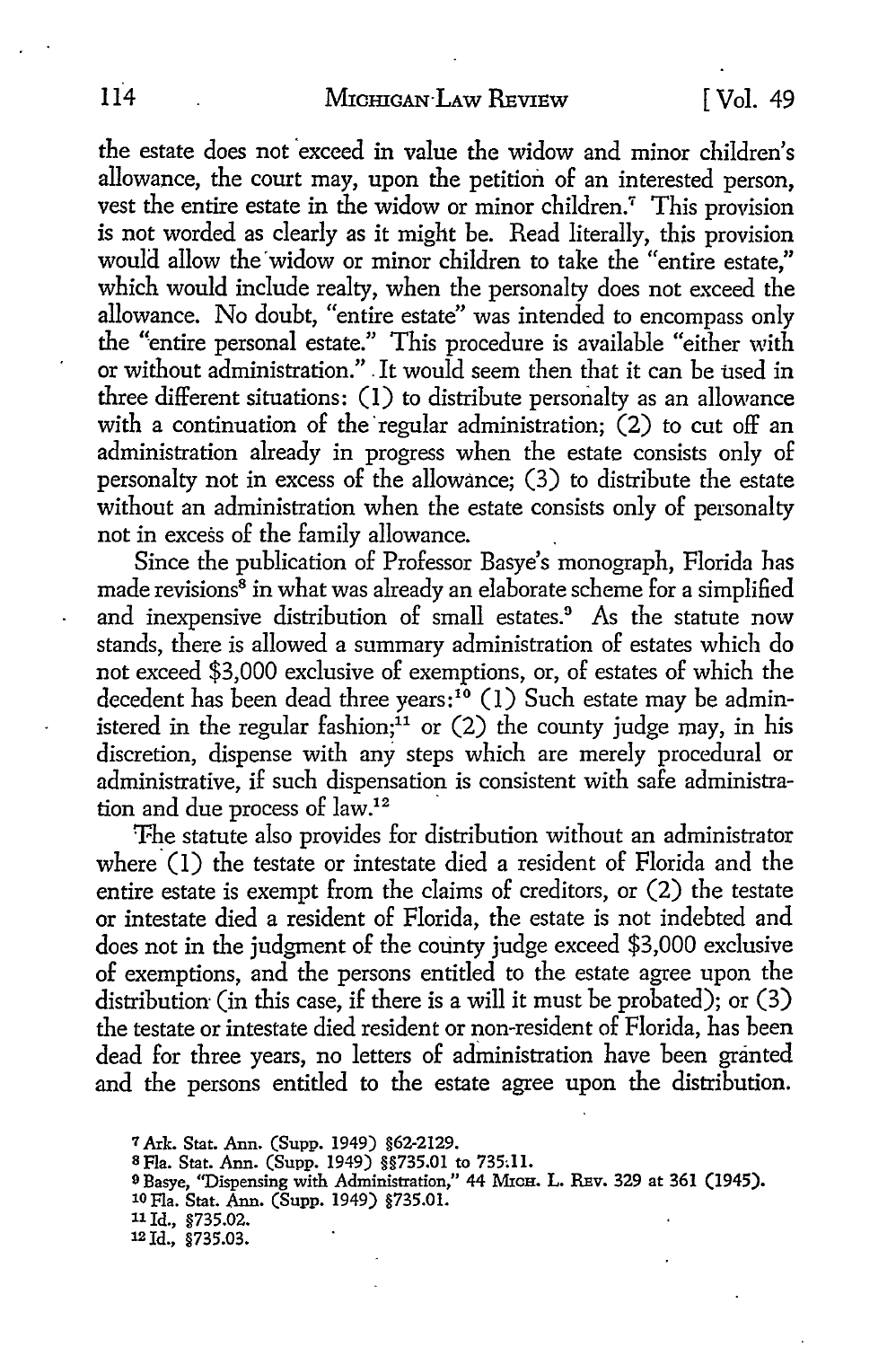Again, if there is a will it must be probated.13 To obtain a distribution without an administrator, all persons entitled to the testate or intestate estate must petition for an order therefor. The petition must contain a cash value schedule of all the property of the deceased, and, if the entire estate is alleged to be exempt, the names and addresses of all known judgment and general creditors. If the estate is found to be exempt, the county judge must notify the creditors.<sup>14</sup> The judge may issue an order of no administration necessary and name the persons entitled to the estate,<sup>15</sup> or, the order may be denied where the judge is in doubt as to the truth of the petition and an administrator may be appointed or the executor may be ordered *to* proceed with the administration.10 The order of no administration necessary is authority for the persons named therein to collect or maintain suits for the collection of their assigned shares of the estate. Persons paying, delivering, or transferring by such order are discharged. Bona fide purchasers for value take free and clear of claims by the widow, creditors, or other claimants of the estate. The property remaining in the hands of the petitioners remains liable for debts and claims against the estate; the petitioners are also jointly and severally liable for three years for claims against the estate up *to* the gross value of the estate less exemptions.17 If the petitioners make proper notice by publication of the proceedings taken, claims are barred after eight months.18 Provision is made for the bringing of suits, or intervention in suits, by creditors or other claimants against the estate. A trust may be imposed upon property of the deceased and judgments given for any deficiency.<sup>10</sup>

As has been seen, Florida has employed two methods for streamlining the administration of small estates. The first allows a summary administration .with very broad discretion in the probate judge where the value of the estate less exemptions does not exceed \$3,000. This provision is similar *to* section 92 of the Model Probate Code. The criterion for the use of the Florida provision is the size of the estate but the Probate Code provision is used only when the general creditors have no interest regardless of the size of the estate. The second method employed by the Florida statute is a distribution to anyone entitled *to* 

| <sup>13</sup> Id., | \$735.04. |
|--------------------|-----------|
| 14 Id.,            | \$735.06. |
| 15 Id.,            | \$735.07. |
| 16 Id.,            | §735.08.  |
| 17 Id.,            | \$735.09. |
| 18 Id.,            | \$735.10. |
| 19 Id.,            | \$735.11. |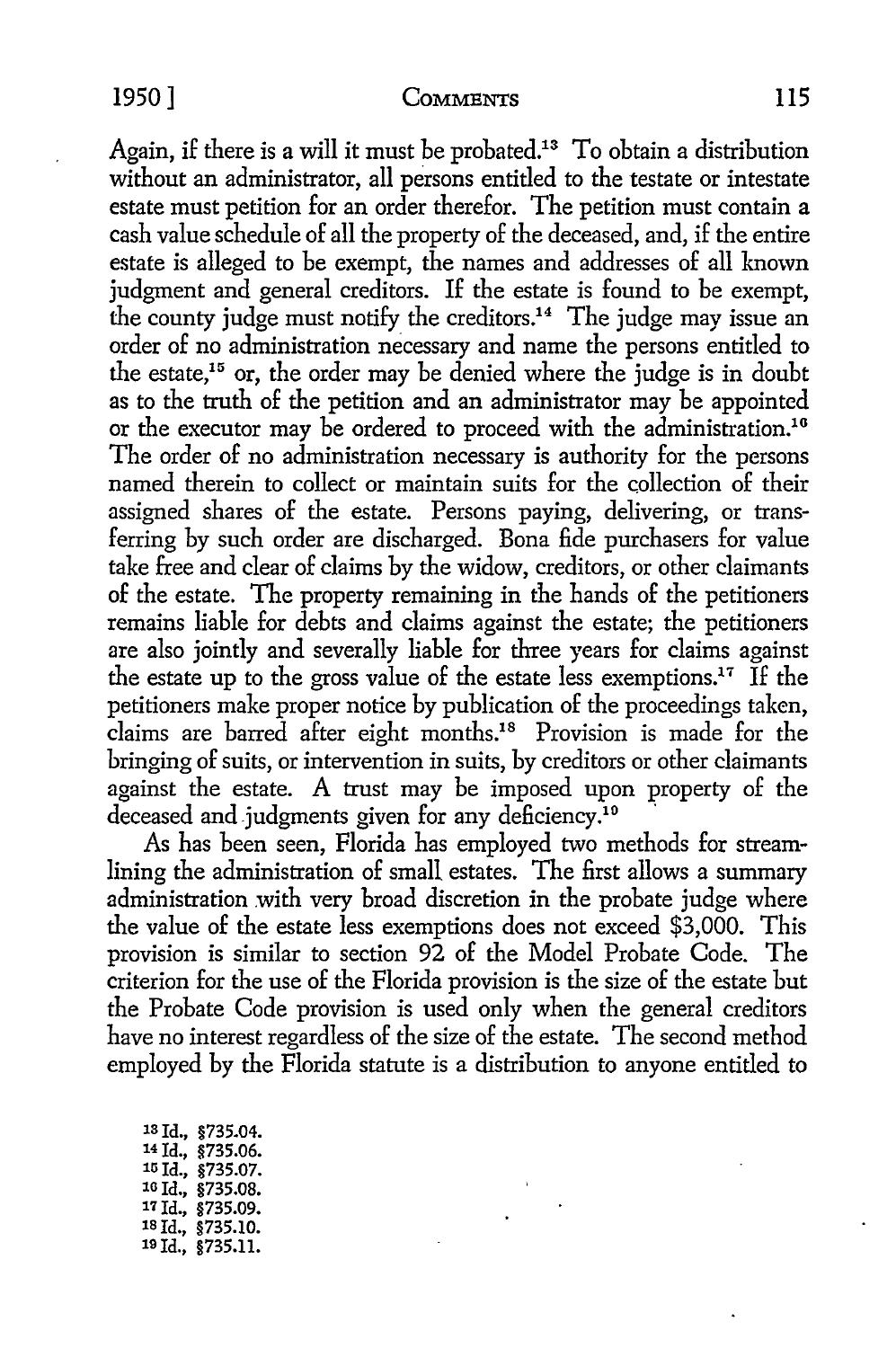the estate without the appointment of an administrator. · This provision is used to distribute the estate when the property is exempt from the claims of creditors or when it is asserted that there are no creditors. In so far as the use of this provision depends upon the asserted nonexistence of creditors, it is quite similar to the Arkansas provision for the distribution of \$3,000 estates. One fundamental difference, however, is worth noting. In Florida no provision is made for notice to creditors before the court hearing. For that reason, the distribution is not final; the property remains subject, and the distributees liable, to creditors and other claimants for a period of three years. If the distributees themselves give proper notice after the court order the distribution is final after eight months. In Arkansas, on the other hand, notice is published before the court hearing; when distribution is made by court order it is final and can be attacked only in such manner as a regular administration can be attacked. The Florida provision **in**  effect calls merely for a collection of assets with a prima facie distribution. Since the assets in either state are collected by court order after a hearing and not by affidavit, it would seem that a final distribution after prior notice to claimants is the more efficient and appropriate procedure.

Pennsylvania, in its Fiduciary Act of 1949, has included provisions · for streamlining the administration of small estates. A summary administration is allowed where a personal representative has been appointed. If the estate, real and personal, does not exceed \$1,000, the administrator may be discharged without a formal accounting if after one year a petition is made showing the proper distribution of the estate.<sup>20</sup> Where the estate does not exceed  $$1,000$ , distribution may also be made without an administrator upon the petition of a party in interest.21 Such distribution may be made to parties entitled thereto with or without an appraisal, with such notice as the court directs and whether or not a will, if any exists, has been probated, and whether or not letters have been issued. The· court decree directing distribution is the same authority to persons holding the assets of the estate as a decree after an accounting by a personal representative.

In the Pennsylvania statute, we find a third method for protecting the rights of claimants when there has been a summary distribution without an administrator. In Florida the claimants go directly against the persons holding property under the order of distribution. In

20 Pa. Laws, 1949, Act 121, §731. 21 Id., §202.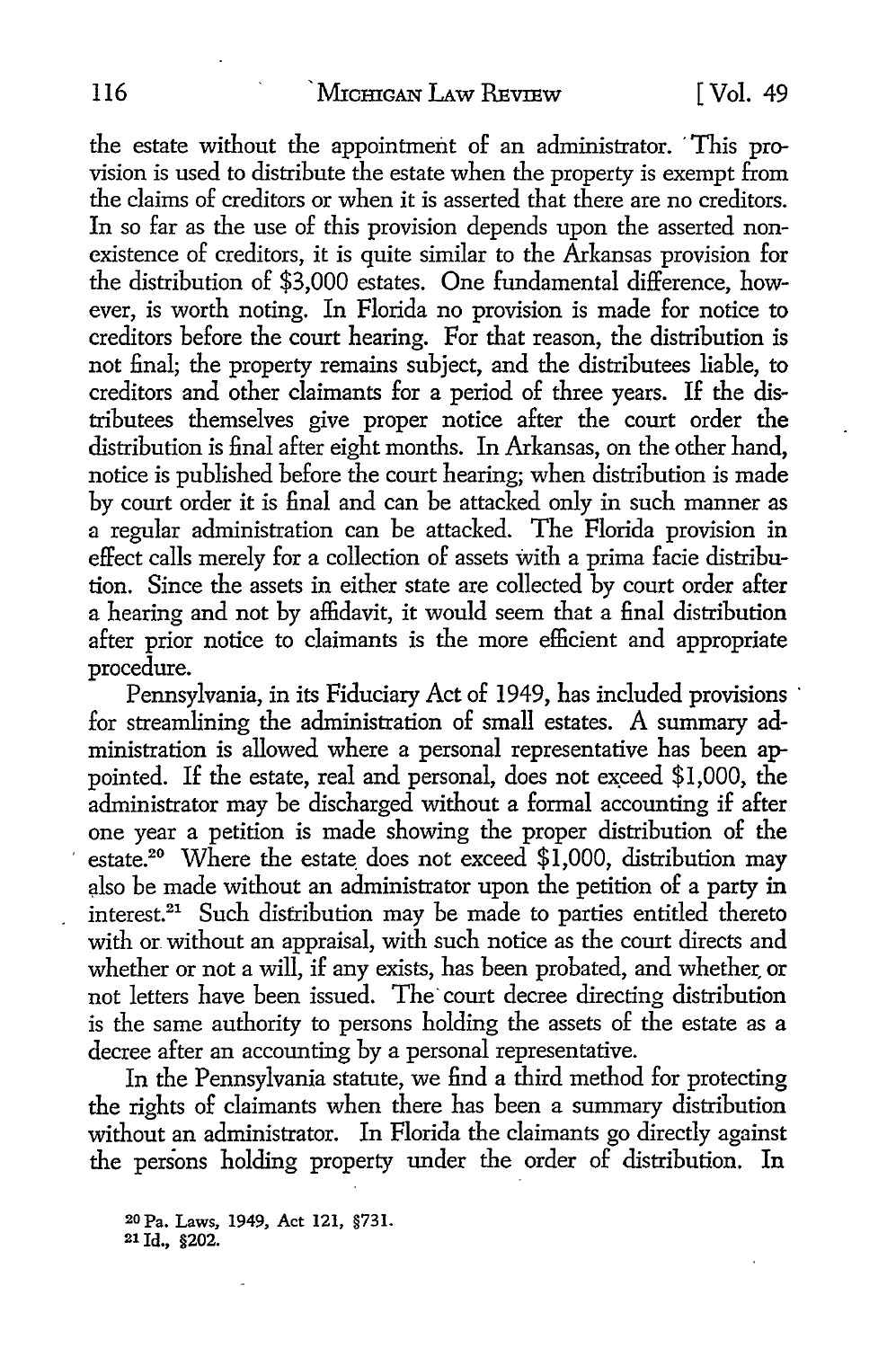Arkansas notice is given *to* claimants prior *to* the hearing and order of distribution and so the distribution is final. In Pennsylvania it is discretionary with the judge *to* give notice; but whether notice is given or not, the decree may be attacked by a petition *to* revoke if made within one year. Section 88 of the Model Probate Code provides for a petition to revoke a decree of distribution; that section, however, is used only *to* distribute the family allowance where the estate does not exceed the allowance and \$2,500. A petition to revoke under section 88 can be successful only when it is shown that the estate was worth more than the family allowance or \$2,500. Since the Pennsylvania provision is not limited to the distribution of the family allowance, an interest sufficient *to* sustain a petition *to* vacate may appear without regard *to* the size of the estate.

In making provision for distribution without court action Pennsylvania has been rather restrictive. Only wages up *to* \$250 may be paid directly *to* spouse, child, father, mother, sister or brother in that order. The employer making such payment is discharged but the person taking remains answerable.<sup>22</sup>

In 1949 Congress passed a statute for the District of Columbia providing for distribution of small estates<sup>23</sup> without an administrator. The statute first provides for a family allowance of \$500 *to* surviving spouse or minor children subject *to* funeral expenses not *to* exceed \$200.24 If the estate consists only of personalty and does not exceed \$500 in value, the surviving spouse or minor may make a petition stating: (I) the time and place of decedent's death; (2) the known next of kin; (3) the known assets and by whom held; (4) the amount of funeral expenses and to whom due; and (5) that petitioner has made a diligent search for assets. The court may issue a final order that no administration is necessary or that the will, if any, need not be probated. Such order also fixes the funeral expenses, vests title in the surviving spouse or minor children, and directs persons holding property *to* pay over. This estate is subject only *to* funeral expenses up to \$200.25

If decedent died intestate and there is no surviving spouse or minor child, the person entitled *to* be preferred in the appointment of an

23 P.L. 127, 81st Cong., 1st sess., c. 224, §394 (1949).

24 Id., §394(a).

 $25$  Id., §394(b).

<sup>22</sup> Id., §201. This provision is similar in principle to §§86 and 87 of the Model Probate Code, though limited to the collection of wages. A nwnber of states have made provisions for the piecemeal collection of assets. See Appendix, Ala., Ohio, Tenn.,· Va., and Wis. (wages); Ky., N. Mex., Ore., Va., and Wash. (bank deposits); Md., Mich., Va., and Wvo. (auto).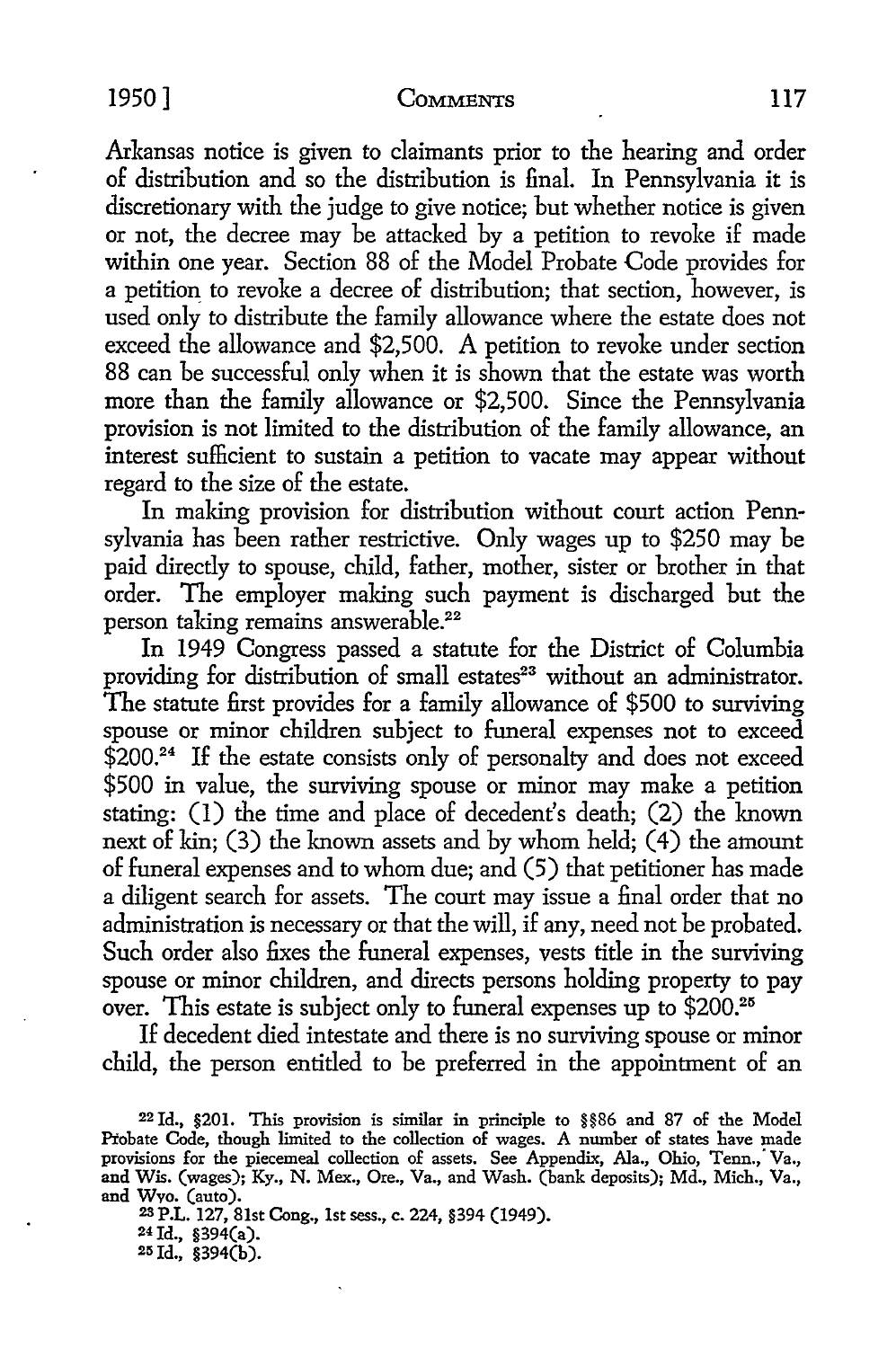administrator may make a petition on behalf of the persons entitled to the estate. Since' creditors have an interest in this estate, the petition must list all known creditors and the amount of each claim, and must state that there are no proceedings pending in which petitioner is a party. These averments are in addition to those required when the estate is being distributed as a family allowance. The court then issues a preliminary order of no administration necessary. Then it is up to the petitioner to publish once the usual form of notice in a paper of general circulation advising creditors of a thirty day non-claim period. . The petitioner files a statement under oath that the notice has been published. Then, after a hearing, the court passes a final order directing the petitioner to pay the claims, and persons holding property to pay or transfer according to the petitioner's directions. The petitioner distributes the estate to the surviving adult children equally and then to those next in line under the statute of distribution, after the register of wills has certified that the claims against the .estate have been paid.26 If real property is discovered or if the estate is found to be worth more than \$500 by the discovery of additional personalty, before a final order has been issued, there shall be a regular administration of the estate. If additional personal property is found after a final order which does not cause the aggregate estate to exceed \$500, the property is administered under the act by a new petition; if the aggregate estate is over \$500, such additional property cannot be distributed under the act.<sup>27</sup> In the absence of fraud a final order is not disturbed.<sup>28</sup> The act provides that "no petitioner under the act shall be required to be represented by an attorney, or to give bond, nor receive any compensation for performing any work or services hereunder."20 There is a \$5 fee plus twenty-five cents a copy for forms.

In many respects this District of Columbia statute provides for a more truly summary administration than either the Model Probate Code or any of the state statutes discussed. Insofar as the statute provides a method for distributing the family allowance, it is similar to section 88 of the Probate Code; when used to distribute the estate other than as a family allowance, it finds no counterpart in the Probate Code. This statute provides for a complete and final, though summary, administration for those estates which consist only of personalty and

20 Id., §394(c). Id., §394(g). Id.,  $$394(\tilde{d})$  and  $(g)$ . Id., §394 $(e)$ .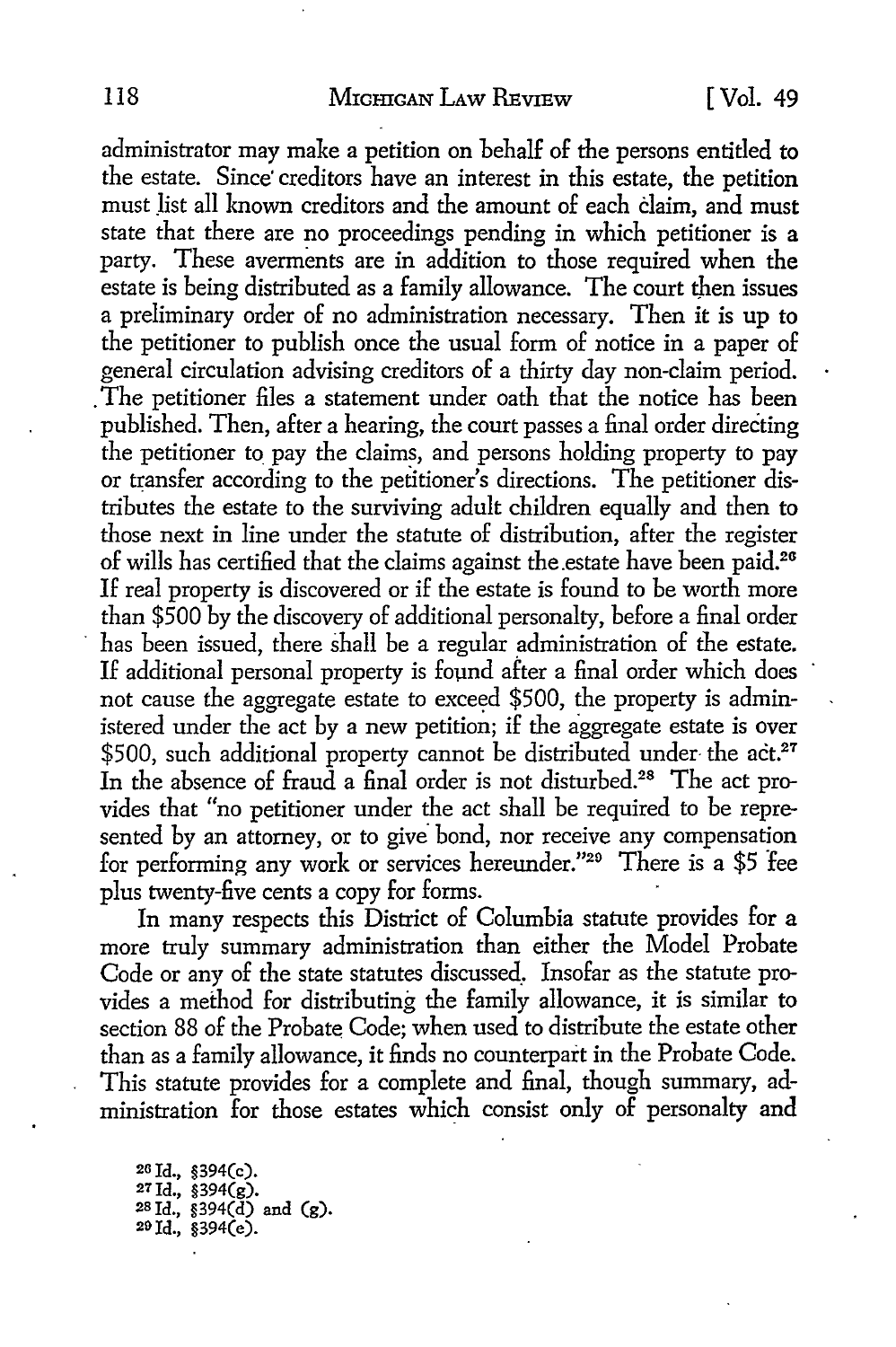1950] COMMENTS 119

meet the size requirements. The only person who may make a petition is the one who would have been entitled to be the administrator had there been a regular administration. Notice must be given, and creditors' claims are adjusted before a distribution of the estate is made. This procedure does not "dispense" with administration-rather, it sets up a separate type of administration.<sup>30</sup>

#### *Conclusion*

It would be difficult to construct an elaborate generalization concerning the effect of the recent statutes streamlining the administration of small estates. However, this much can be said with reasonable accuracy: the trend toward establishing simplified and inexpensive methods for the distribution of small estates is continuing, and the Model Probate Code has played an important part in this trend. The Model Probate Code has not been copied in toto in any state, but sections 86 and 87 have served as almost exact models in Arkansas<sup>31</sup> and Delaware.<sup>32</sup> Uniformity is not the primary objective of the Model Probate Code; rather, "it is intended as a reservoir of ideas, and of acceptable legislative formulations . . . from which legislative committees may draw the framework of new probate codes."33 That the code has served as a "reservoir of ideas" is perhaps best exemplified by the Arkansas statutes already discussed. Building upon borrowed parts of the Model Probate Code, Arkansas has constructed a complete and integrated system for the distribution of small estates. The Arkansas statute represents one of the best examples in the trend toward treating a small estate as a separate type of estate that requires an efficient and · separate type of distribution.

## *Joseph Gricar, S.Ed.*

80 In some respects this provision is similar to the Arkansas statute for the distribution **of** \$3,000 estates. (See note 4, supra.) In both, a complete and final distribution is contemplated. However, the Arkansas provision is intended to apply only to debt-free estates. Of course the claims may be paid before the petition is made and the estate thus made to be debt-free. H unknown claims appear, Arkansas provides an alternative procedure. The judge may settle the claims at a hearing on the petition, or he may order a regular administration. The District of Columbia provision provides for settlement of claims in any event. It is thus not merely a procedure to be used under certain conditions; it is a separate and complete method of administration. Its usefulness, however, is extremely restricted by being limited only to personal estates of no more than \$500 in value.

81 Ark. Stat. Ann. (Supp. 1949) §62-2127.

82 See Delaware in Appendix.

83 From the introduction to the Model Probate Code at p. 10 in SIMES AND BASYE, MoDEL PROBATE CODE, Michigan Legal Studies (1946).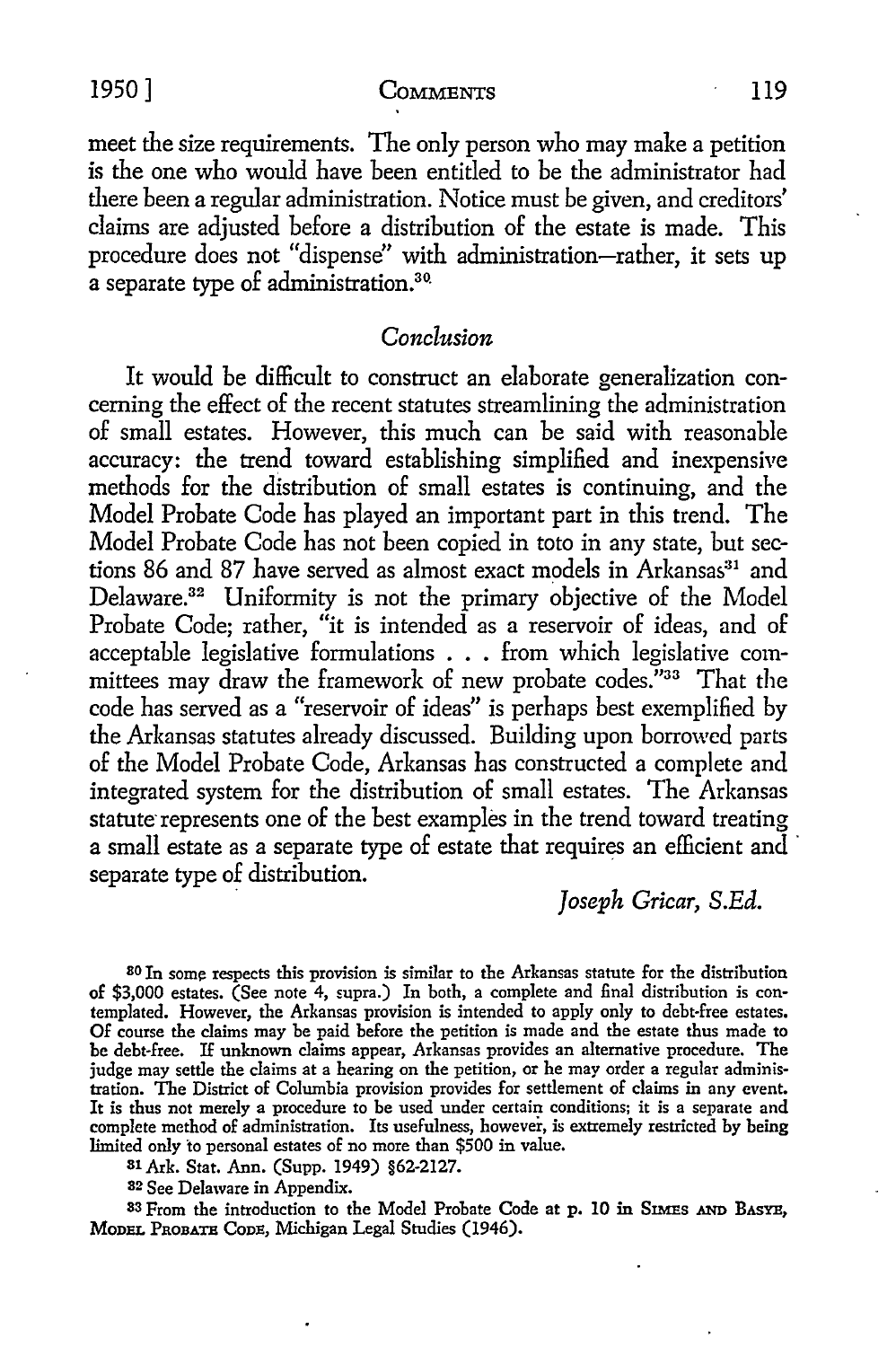#### APPENDIX

Alabama: Ala. Code (1940) tit. 7, §666. Distribution without court action of wages up to \$300 to widow or person having custody of a minor child.

*California:* Cal. Civ. Proc. and Prob. Code (Deering, 1949) §645. Where the separate estate of the widow or minor child exceeds \$5,000. Sections 640 and 641 providing for family allowance are not applicable. Section 1144 makes provision for a court order of no administration and distribution by a public administrator when the estate does not exceed \$200.

*Colorado:* Colo. Stat. Ann. (1935) c. 176, §77, Colo. Laws, 1949, p. 772. Distribution without an administrator to surviving spouse, heirs or creditors where the estate does not exceed \$500.

*Delaware:* Del. Rev. Code (1935) §§3845 and 3846, as amended by Del. Laws, 1947, c. 165. Distribution without court action, following with a few changes sections 86 and 87 of the Model Probate Code. Assets collected upon affidavit where the estate is less than \$500 (Model Code provision is \$1,000) by wife, husband, children, father, mother, brothers or sisters. (Model Code provision is distributees.) The Delaware enactment requires an averment that known debts are paid. Persons, partnerships, or corporations may make payment (in place of the "persons" of the Model Code).

*Illinois:* Ill. Stat. Ann. (Smith-Hurd 1941) §450; amended by Ill. Laws 1949, p. I. Where the real and personal estate after the payment of first class claims does not exceed the surviving spouse or minor child's award, the administration may be terminated. (The amendment substitutes "surviving ·spouse" for "widow".) §478; Amended by Laws of 1949, p. I. Persons or corporations holding property can pay over to the surviving spouse or minor children, or, if decedent died intestate and there is no spouse or minor child, to the persons entitled to the estate, where the estate does not exceed \$1,000 and an affidavit is furnished to the person or corporation holding such property.

*Indiana:* Ind. Stat. Ann. (Bums 1933) §§6-1516-6-1524. The statute provides in substance for payments up to \$500 to the clerk of the circuit court by persons owing funds to the decedent. The person entitled to such funds may petition the probate court to direct the clerk to pay over such funds not to exceed \$500. If the entire estate real and personal does not exceed the value of \$500, the probate court may order a distribution of the property not in the hands of the clerk.

*Kentucky:* Ky. Laws 1946, c. 163, p. 488. Personalty up to value of \$1,500 exempted from administration for benefit of widow or infant children. Authorizes withdrawal of up to \$500 from bank account by the widow. Such withdrawal to be charged to the above exemption.

*Maryland: Md. Code Ann. (Flack, Supp. 1947) art. 93, §151B. Estates* consisting only of personalty with a value no more than \$500 distributed with• out an administrator on the petition of the "person who would be entitled to be administrator." Art. 93, 243A, as amended by Laws of 1945, c. 35, p. 28, provides for distribution without court action where the sole asset of the decedent is an automobile, provided that debts and taxes are paid.

*Michigan:* Mich. Stat. Ann. (1949 Supp.) §9.1936. If the estate consists only of automobiles with a combined value of no more than \$500, title may be trans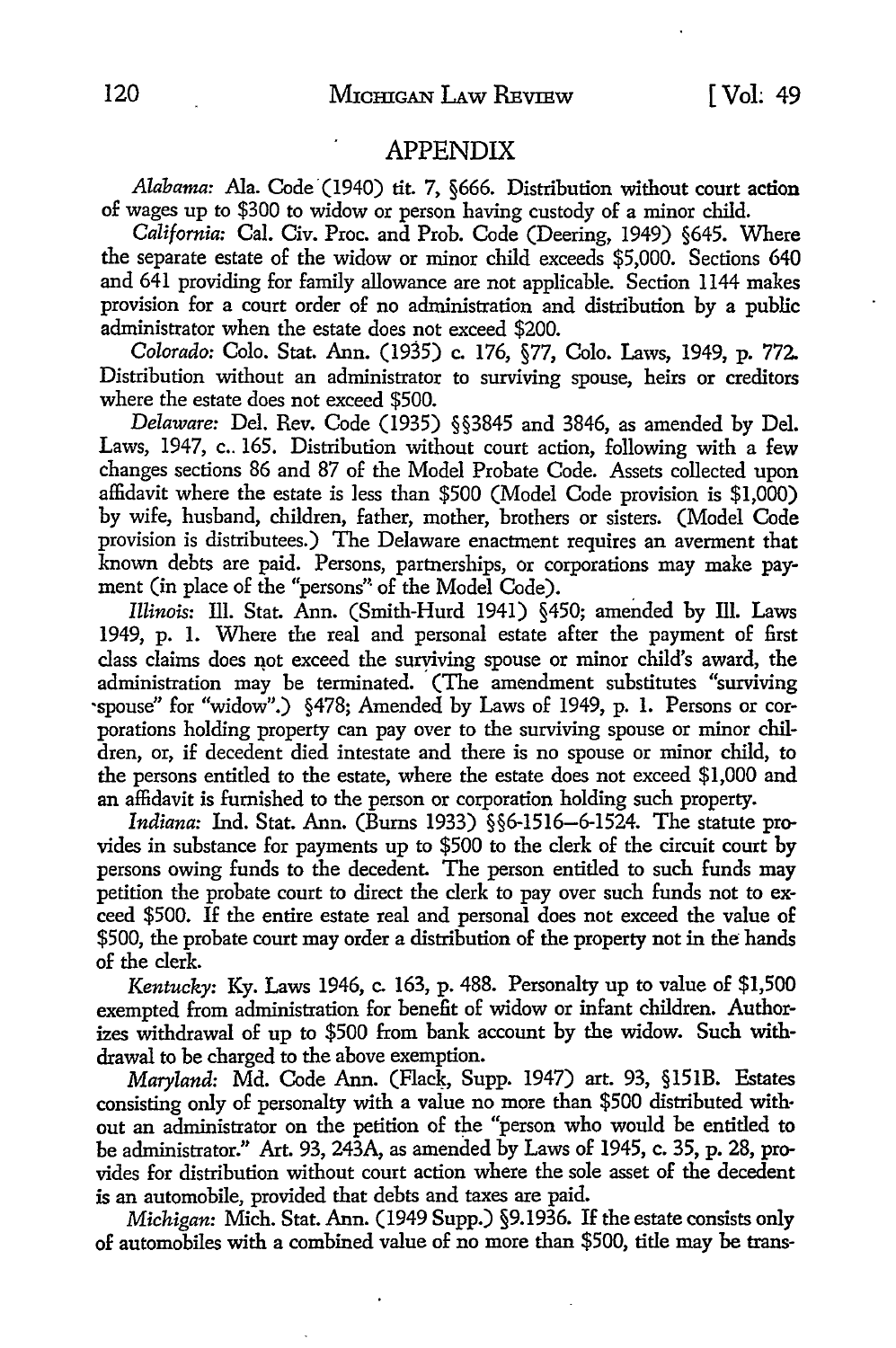ferred to the distributees without court action. §27.3178 (449 and 450). If the total estate includes no real estate and is not worth more than \$750 the entire estate may be distributed to surviving spouse and children and administrator discharged without an accounting. §27.3178 (451). If the estate consists only of paychecks or personalty of decedent up to \$500 the court may order payment to the surviving spouse or, if funeral expenses have been paid, to the nearest of kin, or, the one who paid the funeral expenses, without the appointment of an administrator.

*Nebraska:* Neb. Rev. Stat. Ann. (Supp. 1947) §30-103 as amended. Distribution without an administrator where the estate does not exceed a value of \$500. The estate goes to the surviving spouse and/or minor children vvithout notice to creditors. Section 30-339 provides for administration of a deceased ward's estate by the guardian where the value of the estate is no more than necessary to pay the expenses of last illness, burial, and the guardian proceedings.

*New Mexico:* N.M. Stat. Ann. (1947 Cum. Supp.) §§33-105-33-109. Distribution without court action of wages and bank deposits up to \$300 to surviving spouse or next of kin upon the presentation of an affidavit. The debtor is discharged by such payment.

*North Carolina:* N.C. Gen. Stat. (1943) §28-68, as amended by S.L. (1949) c. 691. Debtors of the decedent may pay \$500 or less to the clerk of the court, when decedent dies intestate. Distribution is then made by the clerk to satisfy the widow's allowance, funeral expenses, and then to the distributees. A 1949 enactment, S.L. (1949) c. 63, 1 and 2 provides that when the decedent leaves no interest in real estate and when the sole assets of the estate are the proceeds of a wrongful death action, the administrator is not required to publish notice to creditors. A final account may be filed within one year.

*Ohio:* Ohio Gen. Code Ann. (Page, Supp. 1947) § 10509-5, as amended. Distribution without an administrator when the value of the estate does not exceed \$1,000 (increased from \$500 in 1947) and creditors will not be prejudiced. Section 10509-5a: Wages up to \$150 may be paid to persons entitled thereto, subject, however, to a later administration.

*Oregon:* Ore. Comp. Laws Ann. (1940) §40: 1004 as amended by S.L. (1949) c. 536. Distribution of bank deposits up to \$1,000 to the surviving spouse or named persons without court action. This provision applies only when the decedent dies intestate and takers are accountable to a subsequent administrator.

*Tennessee:* Tenn. Laws, 1949, c. 42, p. 167. An employer may pay wages due decedent to the widow without court action. Such payment is charged against the widow's support allowance.

*Vermont:* Vt. Rev. Stat. (1947) §2899. No claims commissioners need be appointed in the cases of estates owing no debts and which are to be assigned to the widow and/or minor children. Section 3026 provides that estates not exceeding \$300 after the payment of debts shall be assigned to the widow and/or minor children.

*Virginia:* Va. Code (1950) §654, provides that a bank holding deposits of the decedent may pay up to \$300 to the decedent's next of kin if no administration has been commenced within 120 days. Section 8-750 provides that sums not exceeding \$500, accruing to decedent from any source, may be paid into